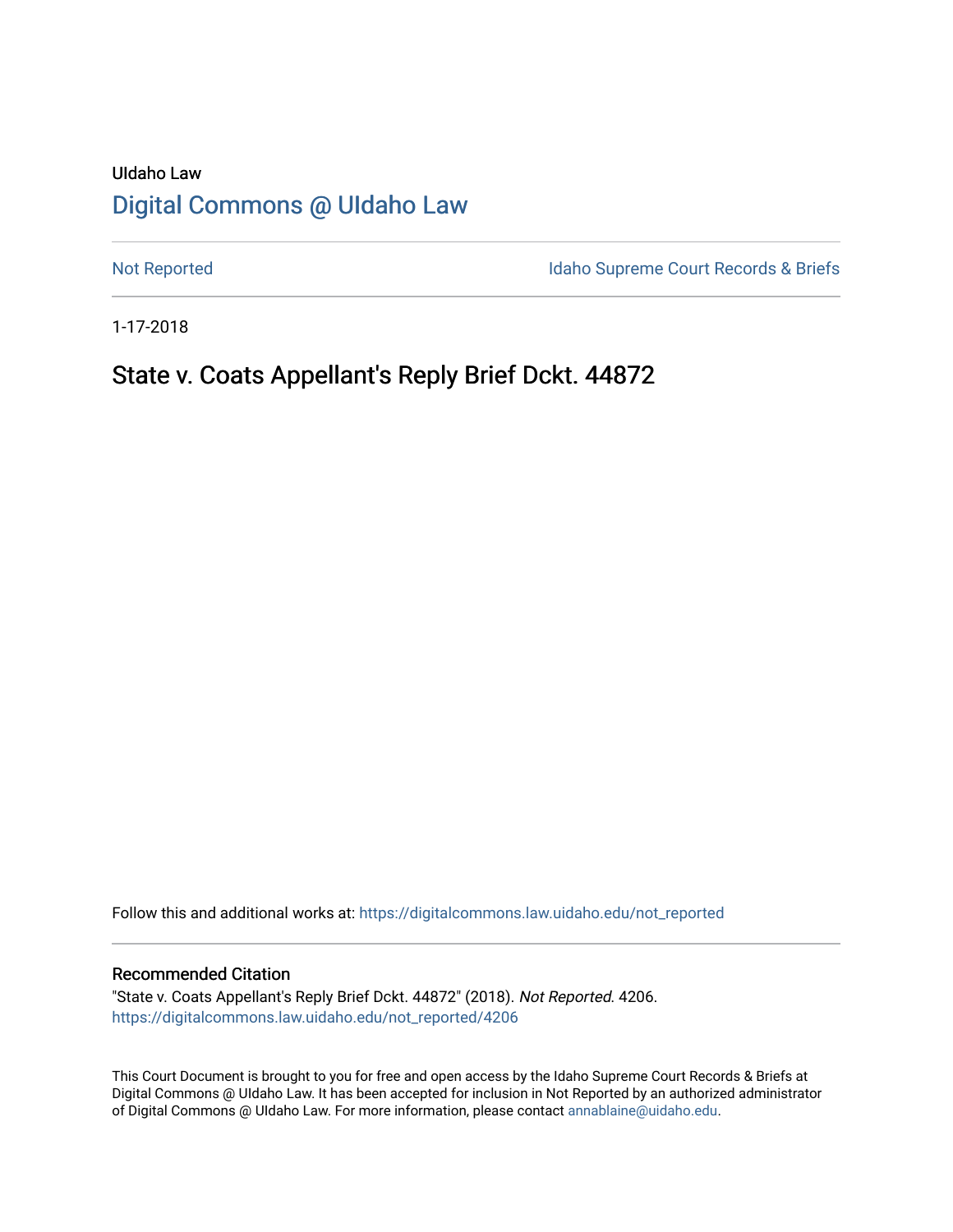#### **IN THE SUPREME COURT OF THE STATE OF IDAHO**

**)**

**)**

**)**

**)**

**)**

**STATE OF IDAHO, ) Plaintiff-Respondent, ) NO. 44872 SHAWN JERRI COATS,**  $\qquad$  **) REPLY BRIEF Defendant-Appellant. )**

**v. ) ADA COUNTY NO. CR-FE-2016-5674**

#### **REPLY BRIEF OF APPELLANT** \_\_\_\_\_\_\_\_\_\_\_\_\_\_\_\_\_\_\_\_\_\_\_\_

\_\_\_\_\_\_\_\_\_\_\_\_\_\_\_\_\_\_\_\_\_\_\_\_

**APPEAL FROM THE DISTRICT COURT OF THE FOURTH JUDICIAL DISTRICT OF THE STATE OF IDAHO, IN AND FOR THE COUNTY OF ADA**

> **HONORABLE RICHARD D. GREENWOOD District Judge**

> > \_\_\_\_\_\_\_\_\_\_\_\_\_\_\_\_\_\_\_\_\_\_\_\_

\_\_\_\_\_\_\_\_\_\_\_\_\_\_\_\_\_\_\_\_\_\_\_\_

**State Appellate Public Defender Deputy Attorney General I.S.B. #6555 Criminal Law Division**

**JENNY C. SWINFORD Boise, Idaho 83720-0010 Deputy State Appellate Public Defender (208) 334-4534 I.S.B. #9263 322 E. Front Street, Suite 570 Boise, Idaho 83702 Phone: (208) 334-2712 Fax: (208) 334-2985 E-mail: documents@sapd.state.id.us**

**ATTORNEYS FOR ATTORNEY FOR DEFENDANT-APPELLANT PLAINTIFF-RESPONDENT**

**ERIC D. FREDERICKSEN KENNETH K. JORGENSEN P.O. Box 83720**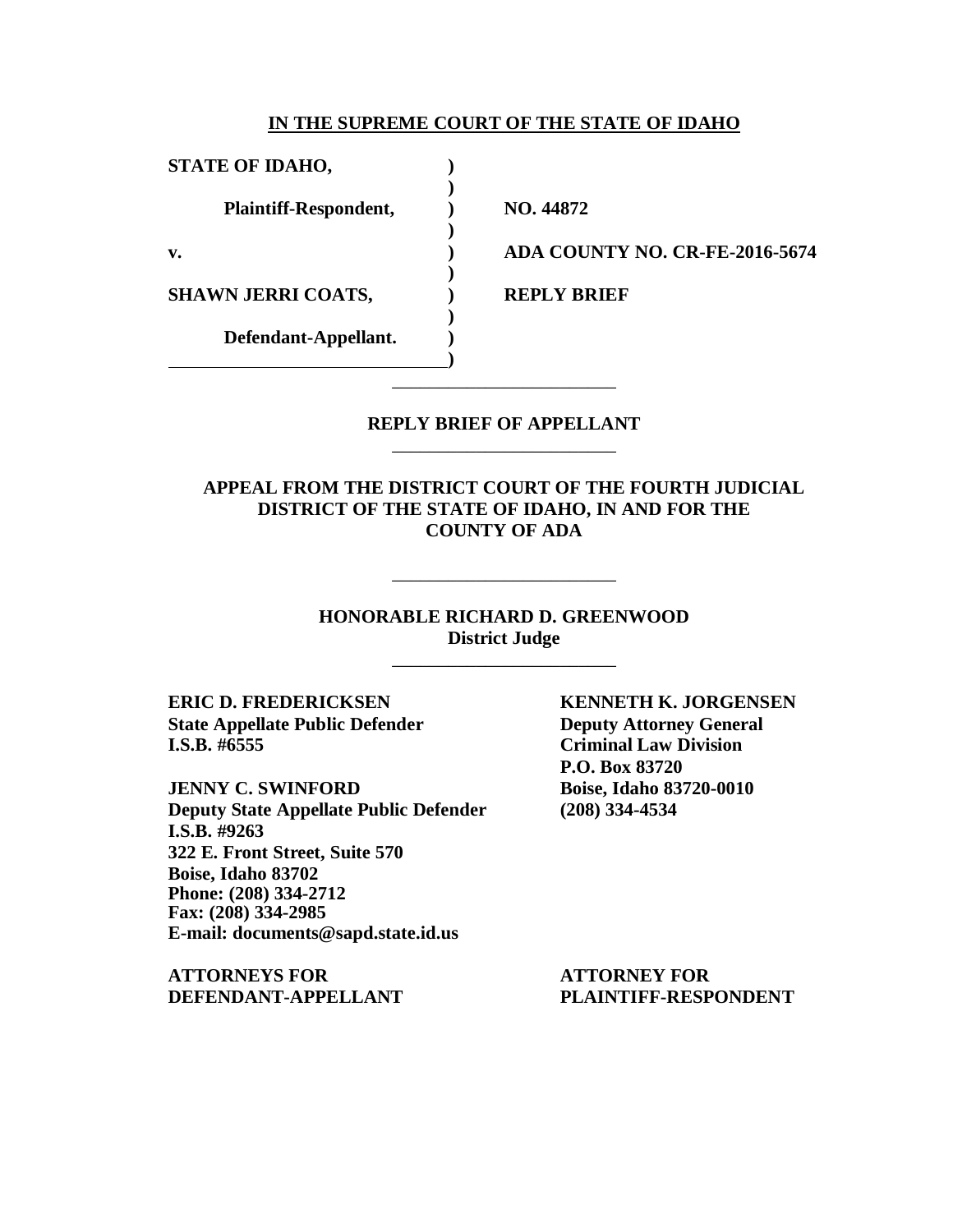## **TABLE OF CONTENTS**

| Statement of the Facts and                                                                                                                                                                               |
|----------------------------------------------------------------------------------------------------------------------------------------------------------------------------------------------------------|
|                                                                                                                                                                                                          |
|                                                                                                                                                                                                          |
| The State Failed To Prove Beyond A Reasonable Doubt Mr. Coats<br>L.<br>Committed Grand Theft Of Retail Goods Or Services During A                                                                        |
| II. Mr. Coats's Convictions And Punishments For Grand Theft Of Retail<br>Goods Or Services During A Criminal Episode And Fraudulent Use<br>Of A Financial Transaction Card Violated His Right To Be Free |
|                                                                                                                                                                                                          |
|                                                                                                                                                                                                          |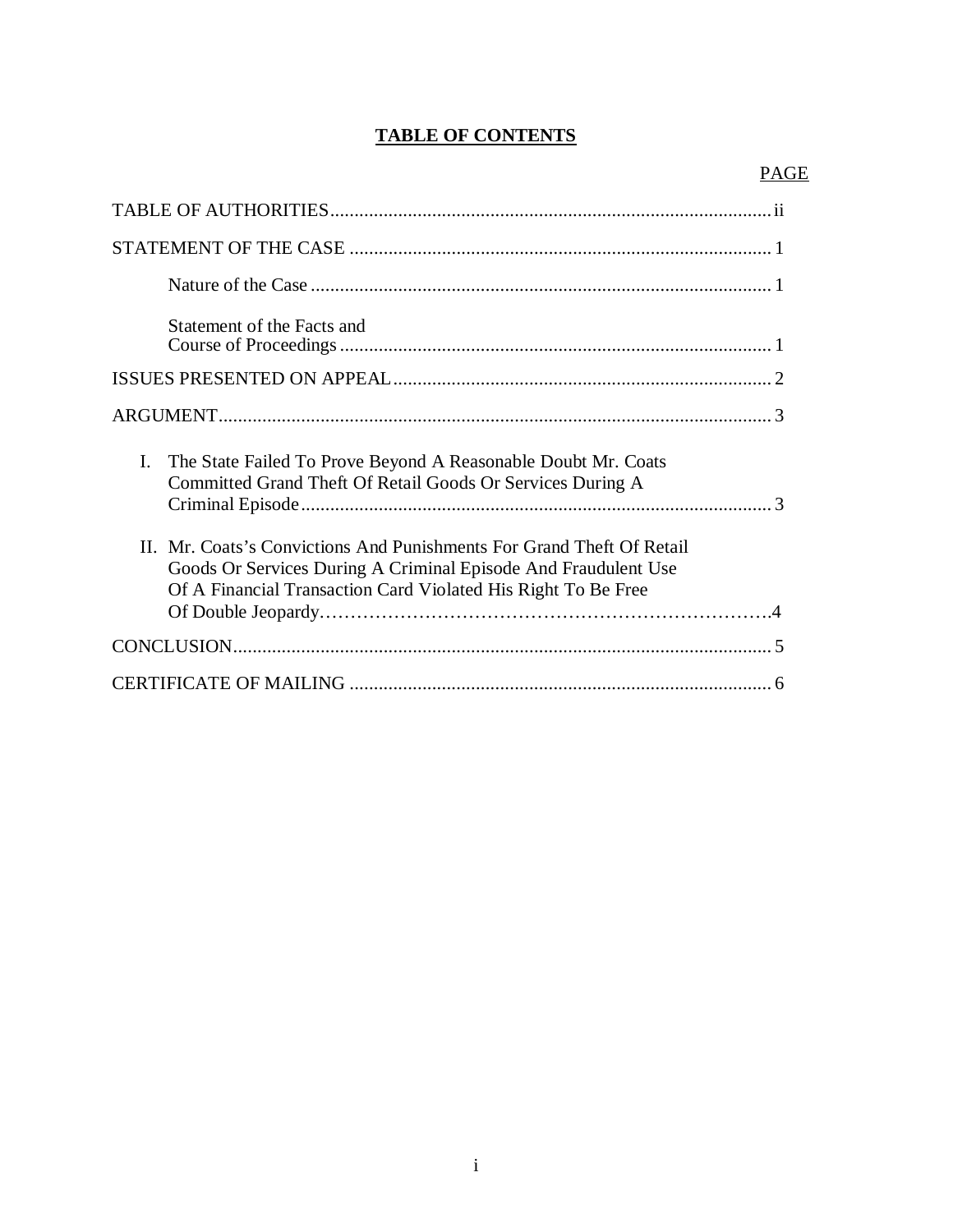## **TABLE OF AUTHORITIES**

**Cases** 

*State v. Moffat*, 154 Idaho 529 (Ct. App. 2013) ...........................................................................4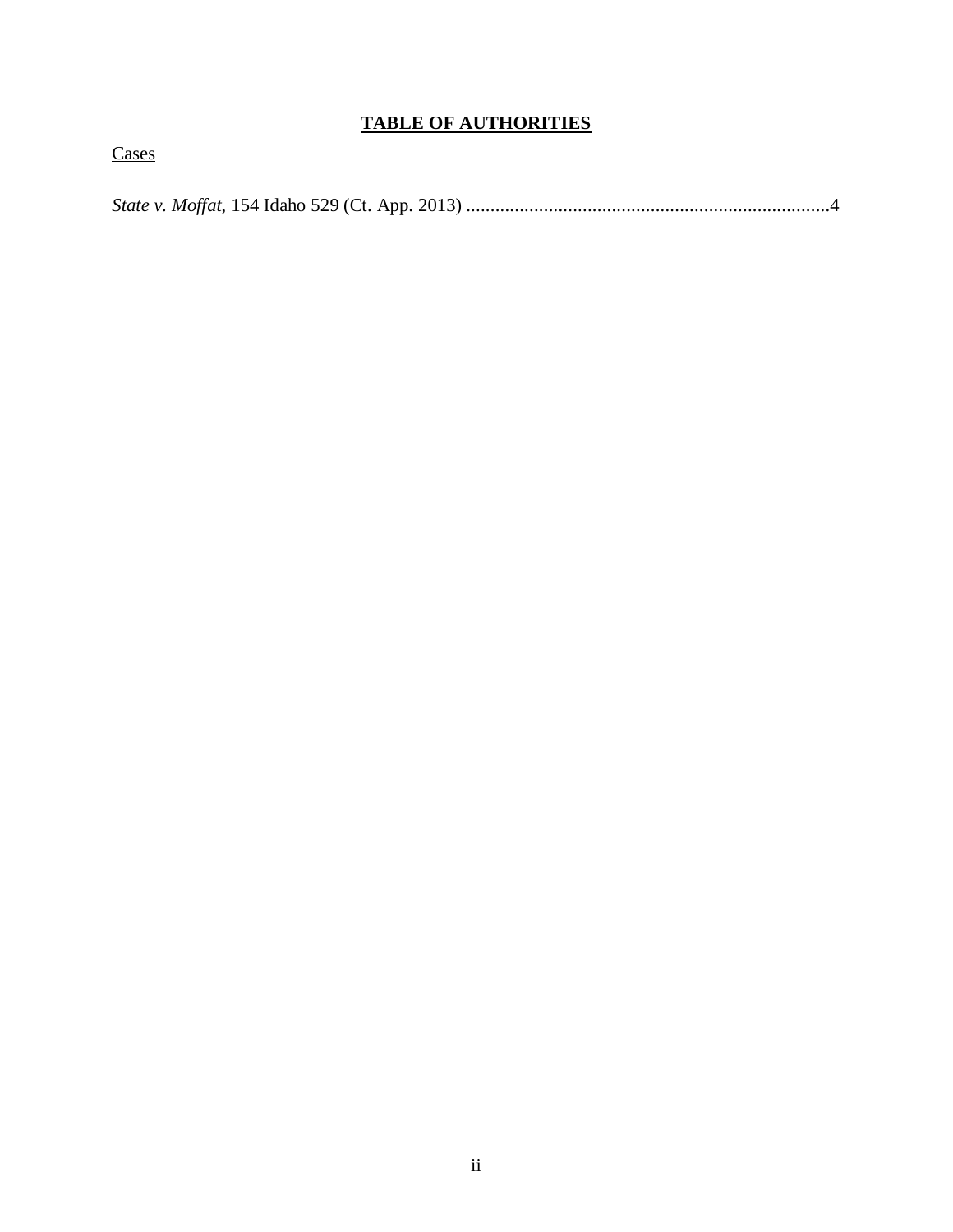#### STATEMENT OF THE CASE

#### Nature of the Case

Mr. Coats appeals from his judgment of conviction for three counts of grand theft, three counts of forgery, and one count of fraudulent use of a financial transaction card. On appeal, Mr. Coats argued that the State failed to prove one of the counts of grand theft (Count 5) beyond a reasonable doubt. (App. Br., pp.5–11.) Mr. Coats also argued that the convictions and punishment for the challenged count of grand theft (Count 5) and the single count of fraudulent use of a financial transaction card (Count 7) violated his right to be free from double jeopardy under the Idaho Constitution. (App. Br., pp.11–16.)

In response, the State disputes Mr. Coats's sufficiency argument, but agrees that Mr. Coats's double jeopardy rights were violated because, under the facts here, fraudulent use of a financial transaction card was a lesser included offense of grand theft. (*See* Resp. Br., pp.4–9.) Mr. Coats therefore focuses his reply argument to the sufficiency issue and just briefly addresses the double jeopardy issue.

#### Statement of Facts and Course of Proceedings

The statement of facts and course of proceedings were articulated in Mr. Coats's Appellant's Brief. (*See* App. Br., pp.1–3.) They are not repeated here, but are incorporated by reference.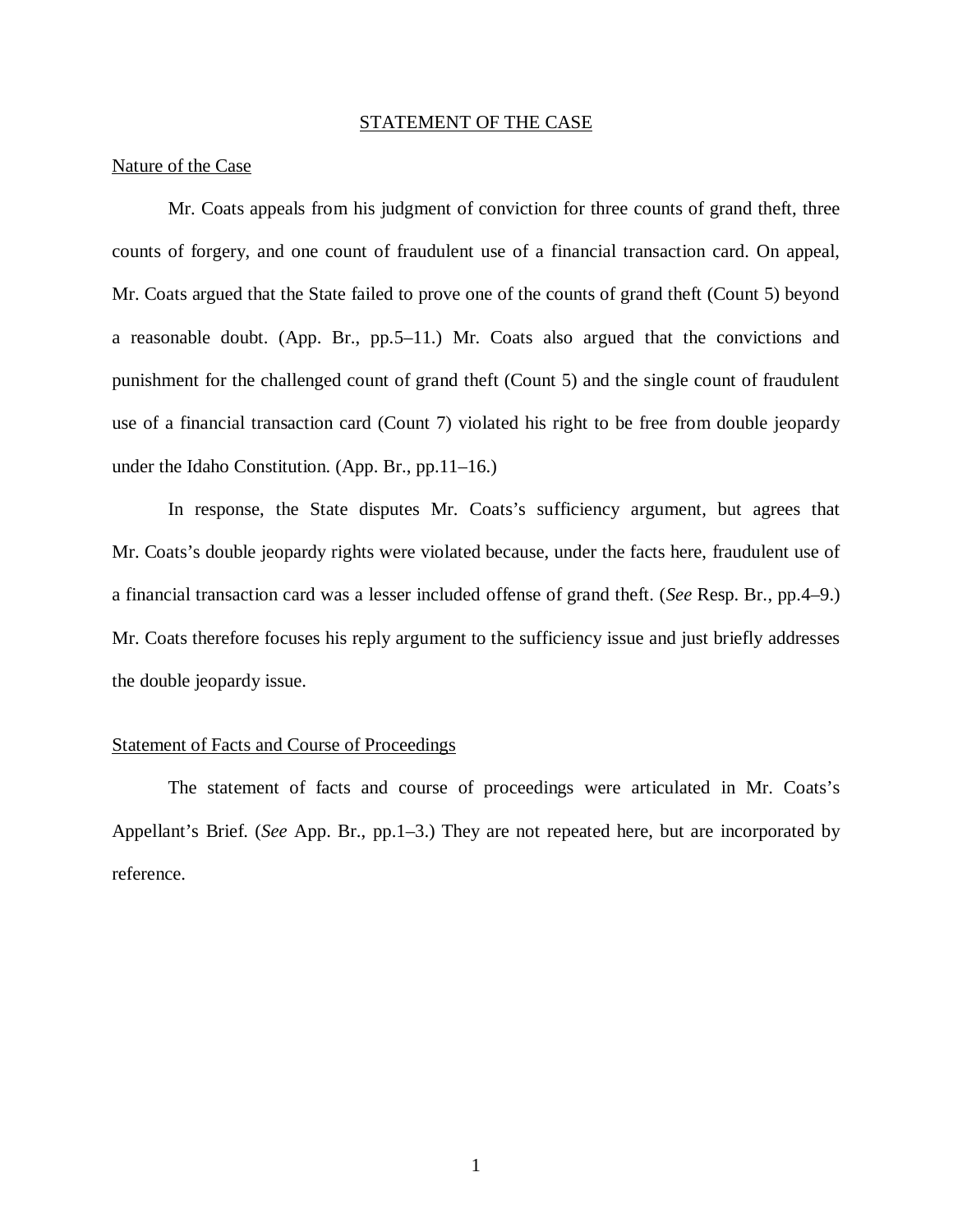# ISSUES

- I. Did the State fail to prove beyond a reasonable doubt Mr. Coats committed grand theft of retail goods or services during a criminal episode?
- II. Did Mr. Coats's convictions and punishments for grand theft of retail goods or services during a criminal episode and fraudulent use of a financial transaction card violate his right to be free of double jeopardy?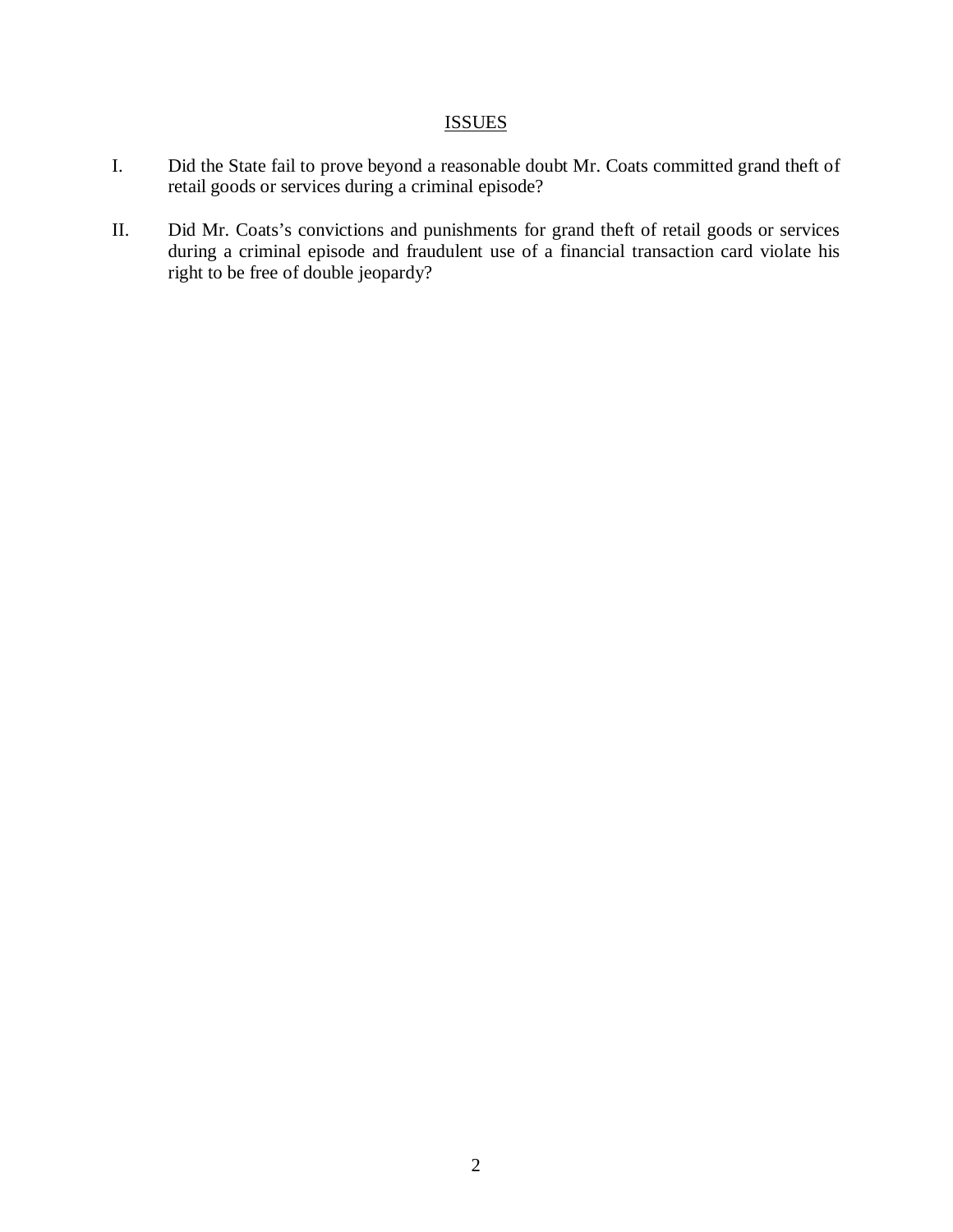#### ARGUMENT

I.

#### The State Failed To Prove Beyond A Reasonable Doubt Mr. Coats Committed Grand Theft Of Retail Goods Or Services During A Criminal Episode

On appeal, Mr. Coats argued the evidence was insufficient to prove he committed grand theft of retail goods and services during a criminal episode (Count 5).<sup>[1](#page-6-0)</sup> (App. Br., pp.5–11.) The State disagrees. (Resp. Br., pp.4–7.) The State argues that, because theft is defined by not only taking property, but also obtaining or withholding it, the jury here could have found that Mr. Coats committed theft by withholding the retail goods and services from Mr. Morgan. (Resp. Br., p.6.) The State's argument, however, fails to take into account the charging document and accompanying jury instruction for this grand theft offense. Mr. Coats was not charged with withholding retail goods and services. He was charged with "wrongfully *obtain[ing]*" retail goods and services. (R., p.124 (emphasis added).) Consistent with the charging document, the jury was instructed to find Mr. Coats "wrongfully *obtained* property described as: retail goods or services." (R., p.175 (emphasis added).) The evidence must sufficient for the elements of the charged offense, not an uncharged one. In this case, the State failed to present sufficient evidence for the jury to find Mr. Coats wrongfully obtained retail goods and services from Walmart or Mr. Morgan. (*See* App. Br., pp.5–11.)

The State also seems to take issue with Mr. Coats's emphasis on stolen property, but, again, this was an element of the offense. (*See* Resp. Br., p.6.) The jury had to find, beyond a reasonable doubt, that "the property was *stolen* during a series of unlawful acts committed over a

<span id="page-6-0"></span><sup>&</sup>lt;sup>1</sup> In preparing this Reply Brief, undersigned counsel identified a typo in the Appellant's Brief's discussion of the Walmart purchases. On page 9, the Appellant's Brief identifies three Walmart purchases for \$503.00. (App. Br., p.9.) The correct amount, however, is \$504.00. (*See* Resp. Br., p.5; State's Ex. 1 (Bank Statement, p.4).)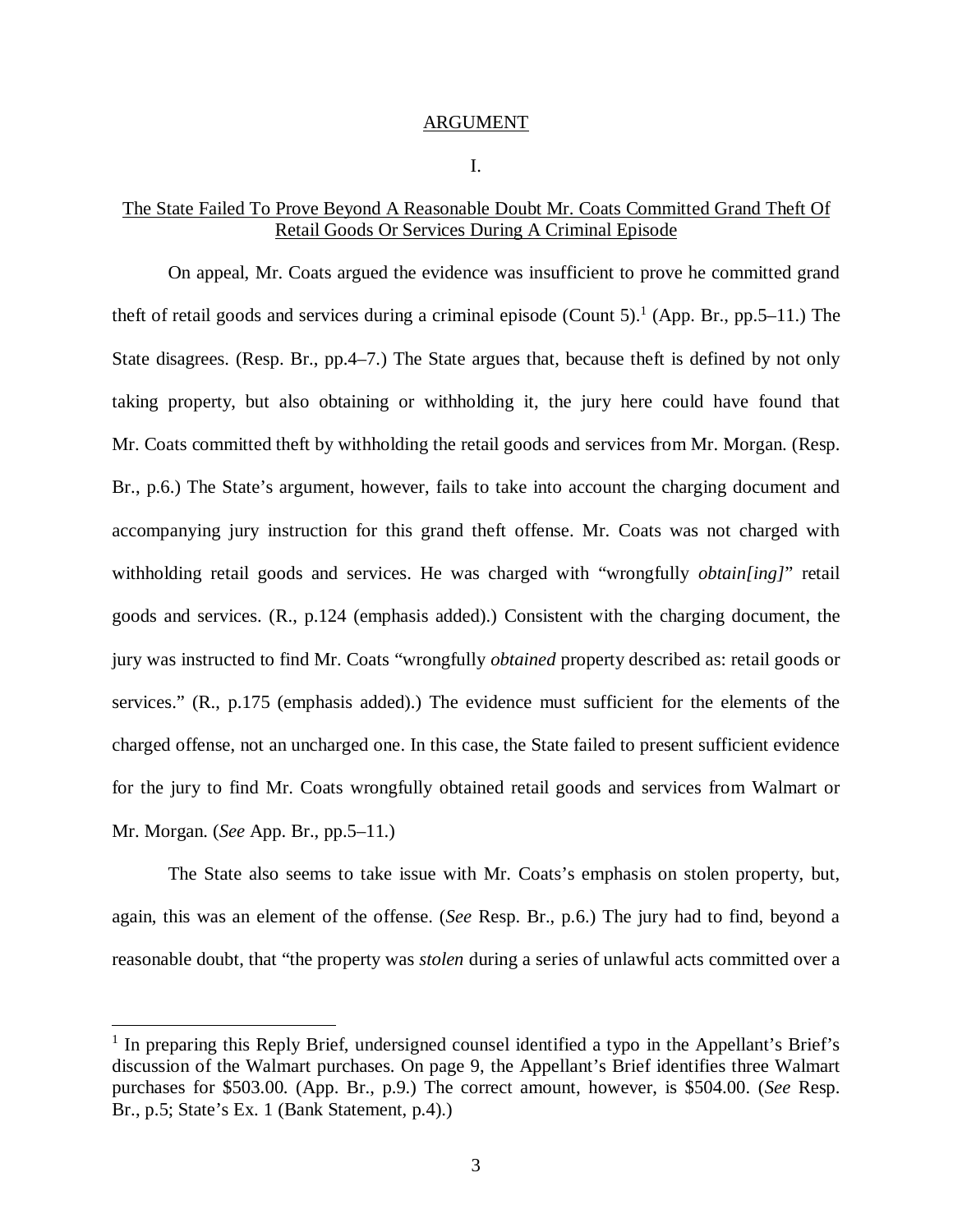period of up to three days." (R., p.175 (emphasis added).) Similarly, the charging document stated that Mr. Coats "wrongfully obtained" the property, "*stolen*" over "three or more incidents of theft," "which was *stolen* as part of a criminal episode over a period of up to three days from the owner." (R., p.124 (emphasis added).) Here, the State failed to present any evidence of stolen property. Mr. Coats paid for the retail goods and services. They were not stolen from Walmart. Likewise, Mr. Coats did not steal retail goods and services from Mr. Morgan. Mr. Coats took Mr. Morgan's debit card and then used it to make unauthorized purchases. (*See generally* App. Br., pp.7–9 (outlining the State's evidence).) Whether or not the use of the debit card satisfies another crime is beside the point. Those criminal actions do not satisfy the elements of the offense of grand theft as charged in Count 5. For the reasons stated herein and in the Appellant's Brief, Mr. Coats submits that the State failed to prove all of the elements of grand theft (Count 5) beyond a reasonable doubt.

#### II.

### Mr. Coats's Convictions And Punishments For Grand Theft Of Retail Goods Or Services During A Criminal Episode And Fraudulent Use Of A Financial Transaction Card Violated His Right To Be Free Of Double Jeopardy

The State does not dispute Mr. Coats's double jeopardy violation. (Resp. Br., pp.7–9.) The State agrees that fraudulent use of a financial transaction card was a lesser included offense of grand theft. (Resp. Br., pp.8–9.) As a remedy, the State requests that this Court "merge" Mr. Coats's conviction for the lesser included offense with the greater one. (Resp. Br., p.9.) In an abundance of caution, Mr. Coats wishes to underscore that the proper remedy is to vacate his judgment of conviction for the violative count—fraudulent use of a financial transaction card (Count 7). *See State v. Moffat*, 154 Idaho 529, 534 (Ct. App. 2013) (vacating judgment of conviction for offense that violated double jeopardy clause). If Mr. Coats's conviction for this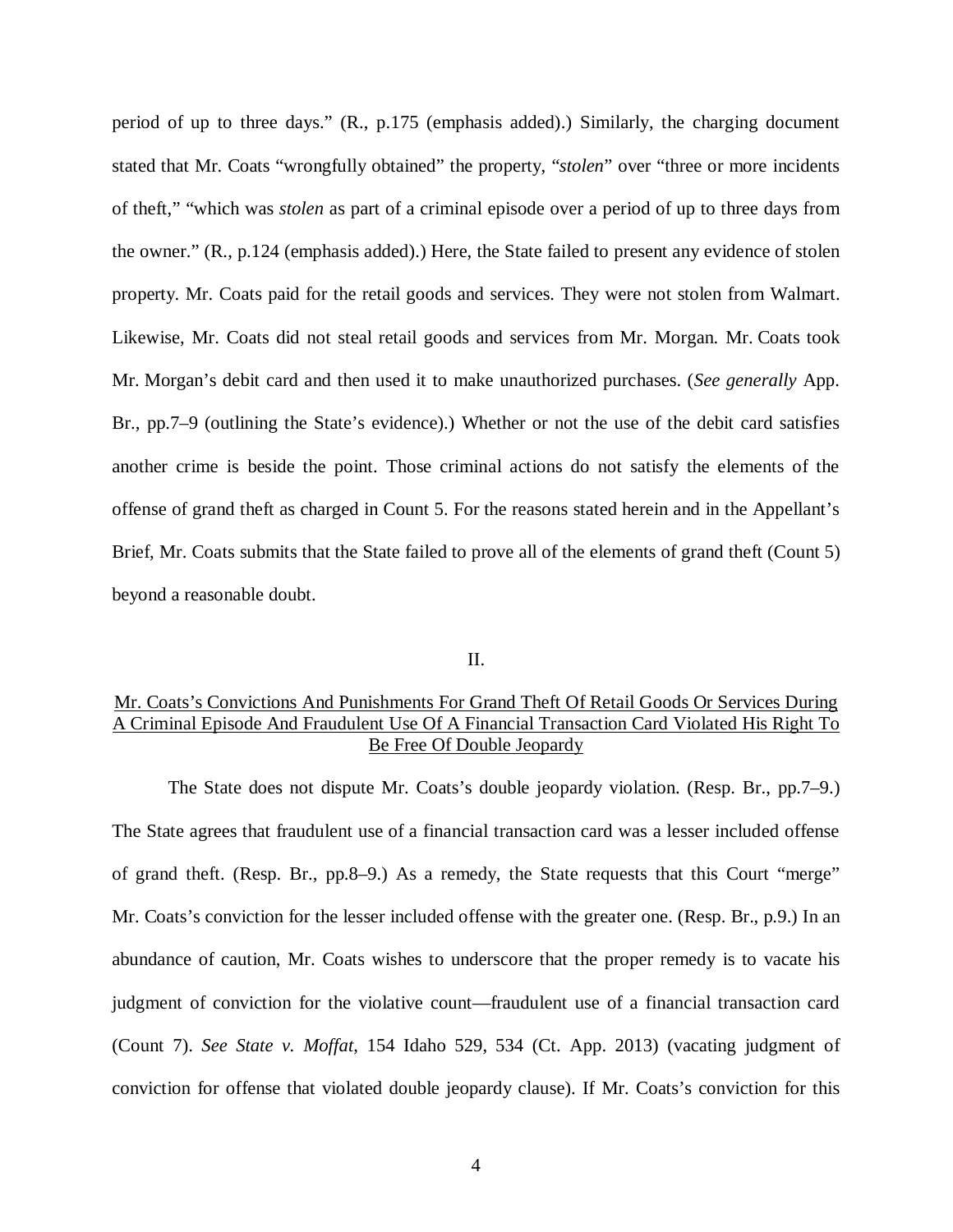offense is not vacated, Mr. Coats continues to be placed double jeopardy because his conviction and punishment (a fifteen-year sentence) would remain intact.

### **CONCLUSION**

In light of the State's concession, Mr. Coats respectfully requests that this Court vacate his judgment of conviction for fraudulent use of a financial transaction card (Count 7) due to the double jeopardy violation. In addition, he respectfully requests this Court vacate his judgment of conviction for grand theft (Count 5) due to insufficient evidence.

DATED this 17<sup>th</sup> day of January, 2018.

 $\frac{1}{s}$ 

JENNY C. SWINFORD Deputy State Appellate Public Defender